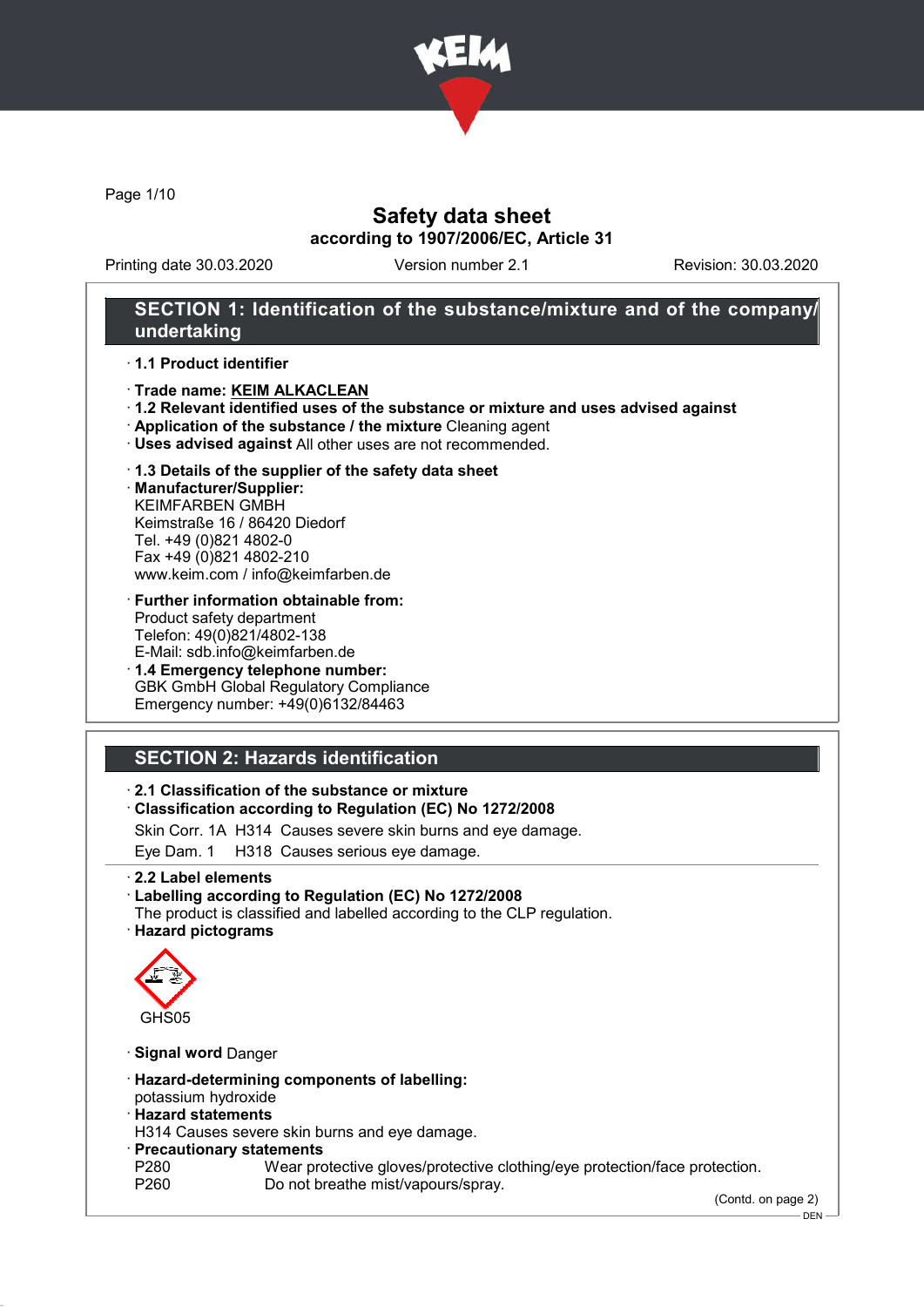

Page 2/10

### Safety data sheet according to 1907/2006/EC, Article 31

Printing date 30.03.2020 Version number 2.1 Revision: 30.03.2020

#### Trade name: KEIM ALKACLEAN

|                             | (Contd. of page 1)                                                                                                                                 |
|-----------------------------|----------------------------------------------------------------------------------------------------------------------------------------------------|
|                             | P301+P330+P331 IF SWALLOWED: Rinse mouth. Do NOT induce vomiting.                                                                                  |
|                             | P305+P351+P338 IF IN EYES: Rinse cautiously with water for several minutes. Remove contact<br>lenses, if present and easy to do. Continue rinsing. |
| P315                        | Get immediate medical advice/attention.                                                                                                            |
|                             | P303+P361+P353 IF ON SKIN (or hair): Take off immediately all contaminated clothing. Rinse skin<br>with water or shower.                           |
| P304+P340                   | IF INHALED: Remove person to fresh air and keep comfortable for breathing.                                                                         |
| P <sub>501</sub>            | Dispose of contents/container in accordance with local/regional/national/<br>international regulations.                                            |
|                             | . 2.3 Other hazards Alkaline product. Avoid contact with skin and eyes.                                                                            |
|                             | · Results of PBT and vPvB assessment                                                                                                               |
| $\cdot$ PBT: Not applicable |                                                                                                                                                    |
| · vPvB: Not applicable      |                                                                                                                                                    |

### **SECTION 3: Composition/information on ingredients**

- · 3.2 Mixtures
- · Description: Mixture of substances listed below with nonhazardous additions.

· Dangerous components: CAS: 1310-58-3 EINECS: 215-181-3 Index number: 019-002-00-8 Reg.nr.: 01-2119487136-33-XXXX

potassium hydroxide

Met. Corr.1, H290; Skin Corr. 1A, H314; Eye Dam. 1, H318; (1) Acute Tox. 4, H302

2.5-10%

Additional information: For the wording of the listed hazard phrases refer to section 16.

### SECTION 4: First aid measures

#### · 4.1 Description of first aid measures

· General information:

Immediately remove any clothing soiled by the product.

When seeing the doctor we suggest to present this safety data sheet.

- · After inhalation: Supply fresh air; consult doctor in case of complaints.
- · After skin contact:

Immediately wash with water and soap and rinse thoroughly.

Do not use solvents or thinners.

If skin irritation continues, consult a doctor.

· After eye contact:

Rinse opened eye for several minutes under running water. Then consult a doctor.

· After swallowing:

Rinse mouth and throat well with water.

Do not induce vomiting; call for medical help immediately.

· 4.2 Most important symptoms and effects, both acute and delayed

No further relevant information available.

(Contd. on page 3)

DEN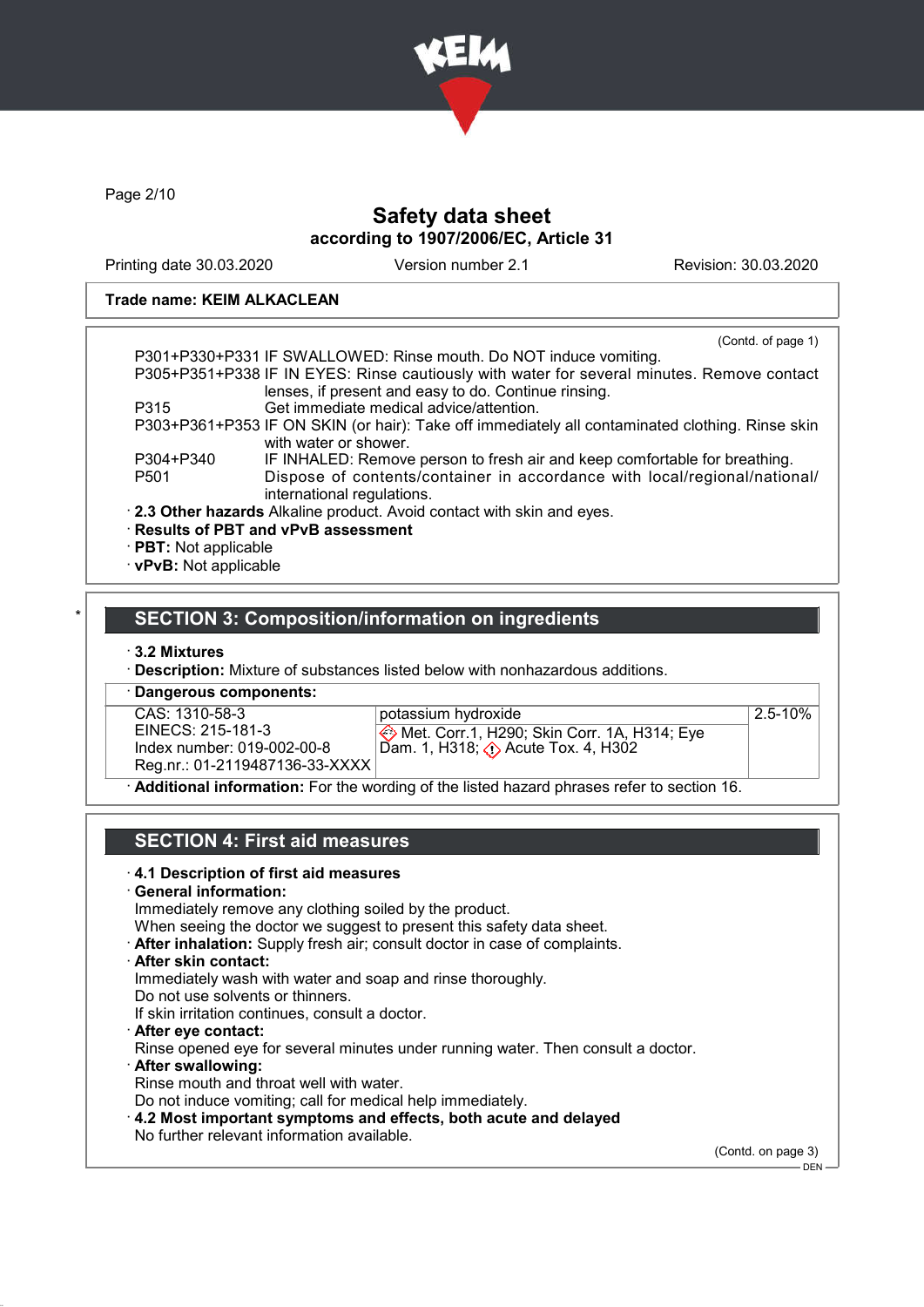

Page 3/10

## Safety data sheet according to 1907/2006/EC, Article 31

Printing date 30.03.2020 Version number 2.1 Revision: 30.03.2020

#### Trade name: KEIM ALKACLEAN

(Contd. of page 2)

#### · 4.3 Indication of any immediate medical attention and special treatment needed No further relevant information available.

### SECTION 5: Firefighting measures

· 5.1 Extinguishing media

- · Suitable extinguishing agents:
- Product itself does not burn. Co-ordinate fire-fighting measures to the fire surroundings.
- · 5.2 Special hazards arising from the substance or mixture
- No further relevant information available.
- · 5.3 Advice for firefighters
- · Specila protective equipment: Wear self-contained respiratory protective device.
- · Additional information

Collect contaminated fire fighting water separately. It must not enter the sewage system. In case of fire do not breathe smoke, fumes and vapours.

# SECTION 6: Accidental release measures

- · 6.1 Personal precautions, protective equipment and emergency procedures Avoid contact with skin and eyes. Wear protective equipment. Keep unprotected people away.
- · 6.2 Environmental precautions:
- Do not allow product to reach sewage system or any water course. Follow local governmental rules and regulations.
- Dilute with plenty of water.
- · 6.3 Methods and material for containment and cleaning up:

Absorb with liquid-binding material (sand, diatomite, acid binders, universal binders, sawdust). Use neutralising agent.

Ensure adequate ventilation.

Dispose of the material collected according to regulations. Clear contaminated areas thoroughly.

6.4 Reference to other sections See Section 7 for information on safe handling. See Section 8 for information on personal protection equipment. See Section 13 for disposal information.

# SECTION 7: Handling and storage

- · 7.1 Precautions for safe handling
- Avoid contact with skin and eyes. Do not inhale aerosols.

See item 8 (8.2) for information about suitable protective equipment and technical precautions. Respect the protection rules.

Information about fire - and explosion protection:

The product is not flammable.

(Contd. on page 4)

<sup>-</sup> DEN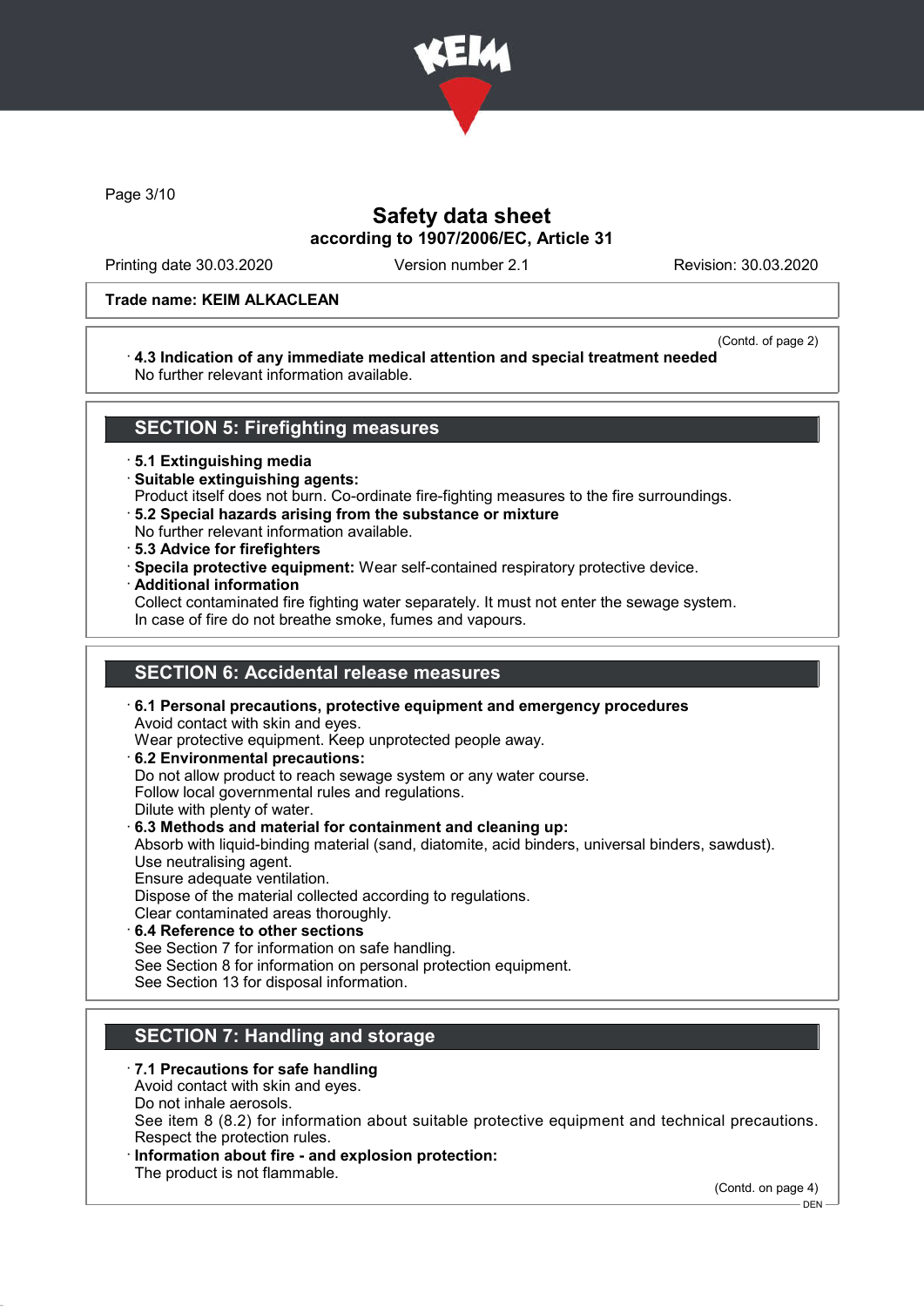

Page 4/10

## Safety data sheet according to 1907/2006/EC, Article 31

Printing date 30.03.2020 Version number 2.1 Revision: 30.03.2020

(Contd. of page 3)

#### Trade name: KEIM ALKACLEAN

No special measures required.

· 7.2 Conditions for safe storage, including any incompatibilities

- · Storage:
- · Requirements to be met by storerooms and receptacles: Keep in the original containers in a cool and dry place.
- Store only in unopened original receptacles.
- · Information about storage in one common storage facility: Do not store together with acids. · Further information about storage conditions:
- Keep container tightly sealed. Protect from heat and direct sunlight.
- Protect from frost.
- · Storage class: 8B
- · 7.3 Specific end use(s) No further relevant information available.

### SECTION 8: Exposure controls/personal protection

#### · 8.1 Control parameters

· Ingredients with limit values that require monitoring at the workplace:

The product does not contain any relevant quantities of materials with critical values that have to be monitored at the workplace.

### · DNELs

### 1310-58-3 potassium hydroxide

Inhalative Long-term - local effects 1 mg/m<sup>3</sup> (worker) Long-term - local effects  $1$  mg/m<sup>3</sup> (consumer)

· Additional information: The lists valid during the making were used as basis.

#### · 8.2 Exposure controls

- · Personal protective equipment:
- · General protective and hygienic measures:
- Avoid contact with the eyes and skin.
- Do not inhale aerosols.

Wash hands before breaks and at the end of work.

Immediately remove all soiled and contaminated clothing.

Respiratory protection:

In unsufficient ventilated working areas and during spray-processing a breathing protection is necessary.

In case of brief exposure or low pollution use respiratory filter device. In case of intensive or longer exposure use self-contained respiratory protective device.

Combination filter B-P2 Protection of hands:

Alkaline resistant gloves Protective gloves

· Material of gloves suitable material e.g.: Butyl rubber, BR

Natural rubber, NR

(Contd. on page 5)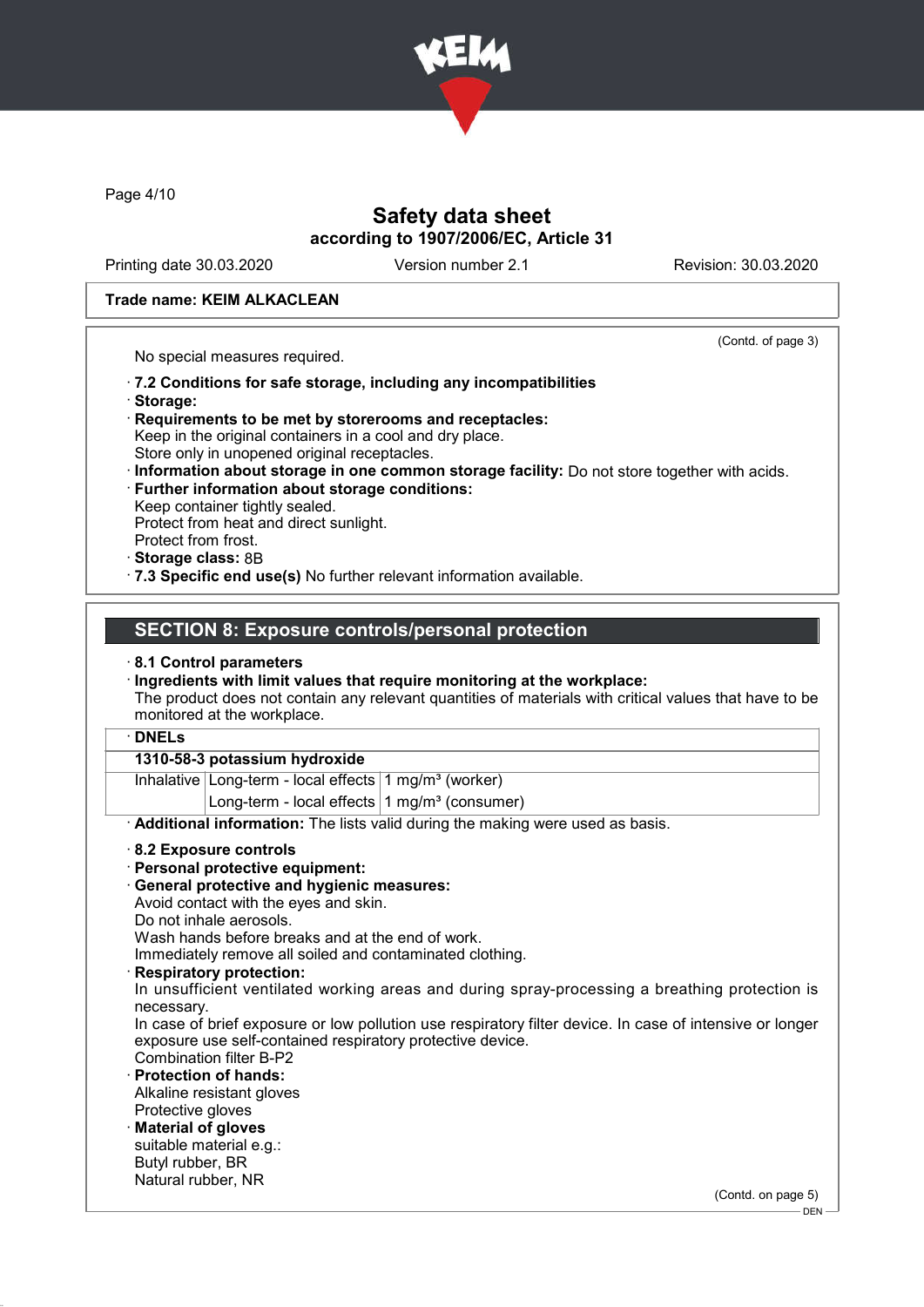

Page 5/10

# Safety data sheet according to 1907/2006/EC, Article 31

Printing date 30.03.2020 Version number 2.1 Revision: 30.03.2020

#### Trade name: KEIM ALKACLEAN

(Contd. of page 4)

PVC gloves Chloroprene rubber, CR

Recommended thickness of the material:  $\geq 0.5$  mm

Nitrile rubber, NBR

Recommended thickness of the material:  $\geq 0.4$  mm

The selection of the suitable gloves does not only depend on the material, but also on further marks of quality and varies from manufacturer to manufacturer. As the product is a preparation of several substances, the resistance of the glove material can not be calculated in advance and has therefore to be checked prior to the application.

Penetration time of glove material

penetration time  $\geq$ 480 min.

Value for the permeation: level  $> 6$ 

The determined penetration times according to EN 16523-1:2015 are not performed under practical conditions. Therefore a maximum wearing time, which corresponds to 50% of the penetration time, is recommended.

The exact break trough time has to be found out by the manufacturer of the protective gloves and has to be observed.

**Eye protection:** Tightly sealed goggles

· Body protection: Alkaline resistant protective clothing

· Limitation and supervision of exposure into the environment See Section 12 and 6.2

# SECTION 9: Physical and chemical properties

| 9.1 Information on basic physical and chemical properties<br>· General Information                       |                                               |
|----------------------------------------------------------------------------------------------------------|-----------------------------------------------|
| · Appearance:                                                                                            |                                               |
| Form:                                                                                                    | Fluid                                         |
| Colour:                                                                                                  | Colourless                                    |
| · Odour:                                                                                                 | <b>Odourless</b>                              |
| Odour threshold:                                                                                         | Not determined                                |
| $\cdot$ pH-value at 20 °C:                                                                               | $~14*$                                        |
| Change in condition<br>Melting point/freezing point:<br>Initial boiling point and boiling range: >100 °C | Not determined                                |
| · Flash point:                                                                                           | Not applicable                                |
| · Flammability (solid, gas):                                                                             | Not applicable                                |
| · Ignition temperature:                                                                                  | Not determined                                |
| · Decomposition temperature:                                                                             | Not determined                                |
| · Auto-ignition temperature:                                                                             | Product is not selfigniting.                  |
| $\cdot$ Explosive properties:                                                                            | Product does not present an explosion hazard. |
|                                                                                                          | (Contd. on page 6)                            |

DEN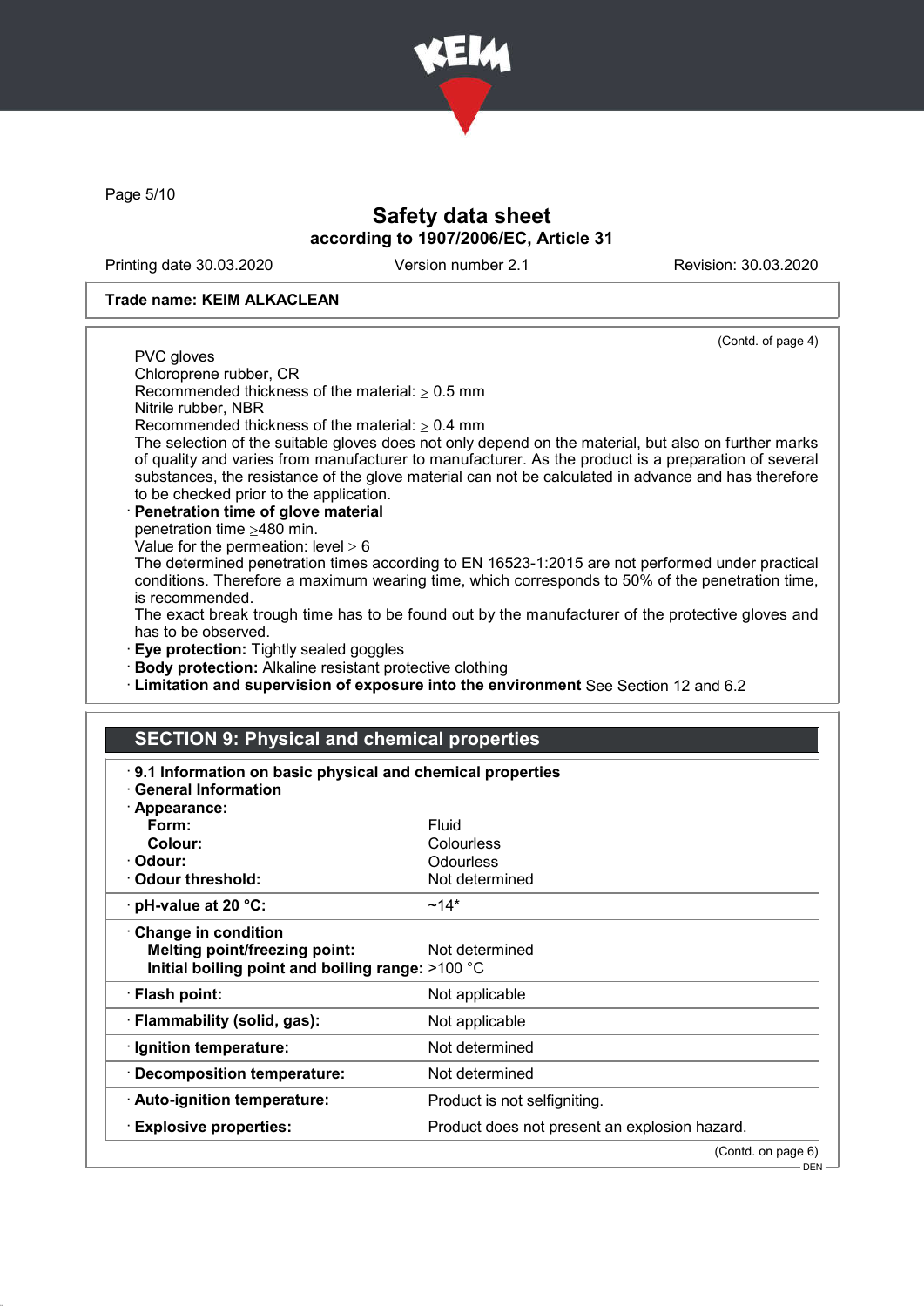

Page 6/10

# Safety data sheet according to 1907/2006/EC, Article 31

Printing date 30.03.2020 Version number 2.1 Revision: 30.03.2020

#### Trade name: KEIM ALKACLEAN

|                                           | (Contd. of page 5)                                                              |
|-------------------------------------------|---------------------------------------------------------------------------------|
| <b>Explosion limits:</b>                  |                                                                                 |
| Lower:                                    | Not applicable                                                                  |
| Upper:                                    | Not applicable                                                                  |
| · Vapour pressure at 20 °C:               | $~23$ hPa                                                                       |
| · Density at 20 °C:                       | 1.0-1.1 $*$ g/cm <sup>3</sup>                                                   |
| · Relative density                        | Not determined                                                                  |
| · Vapour density                          | Not applicable.                                                                 |
| <b>Evaporation rate</b>                   | Not applicable                                                                  |
| · Solubility in / Miscibility with        |                                                                                 |
| water:                                    | Fully miscible                                                                  |
| · Partition coefficient: n-octanol/water: | Not applicable                                                                  |
| · Viscosity:                              |                                                                                 |
| Dynamic:                                  | Not determined.                                                                 |
| Kinematic:                                | Not determined                                                                  |
| $\cdot$ 9.2 Other information             | * The values are for freshly produced material and may<br>change with the time. |

# SECTION 10: Stability and reactivity

· 10.1 Reactivity No further relevant information available.

· 10.2 Chemical stability Stable under normal conditions of storage and use.

- · Thermal decomposition / conditions to be avoided:
- No decomposition if used according to specifications.
- · 10.3 Possibility of hazardous reactions Reacts with acids.

Reacts with light alloys to form hydrogen.

- · 10.4 Conditions to avoid No further relevant information available.
- · 10.5 Incompatible materials:

Acids

light metals

· 10.6 Hazardous decomposition products:

No hazardous decomposition products if stored and handled as prescribed.

# SECTION 11: Toxicological information

· 11.1 Information on toxicological effects

· Acute toxicity Based on available data, the classification criteria are not met.

· LD/LC50 values relevant for classification:

### 1310-58-3 potassium hydroxide

Oral LD50 >300 mg/kg (rat)

(Contd. on page 7)

DEN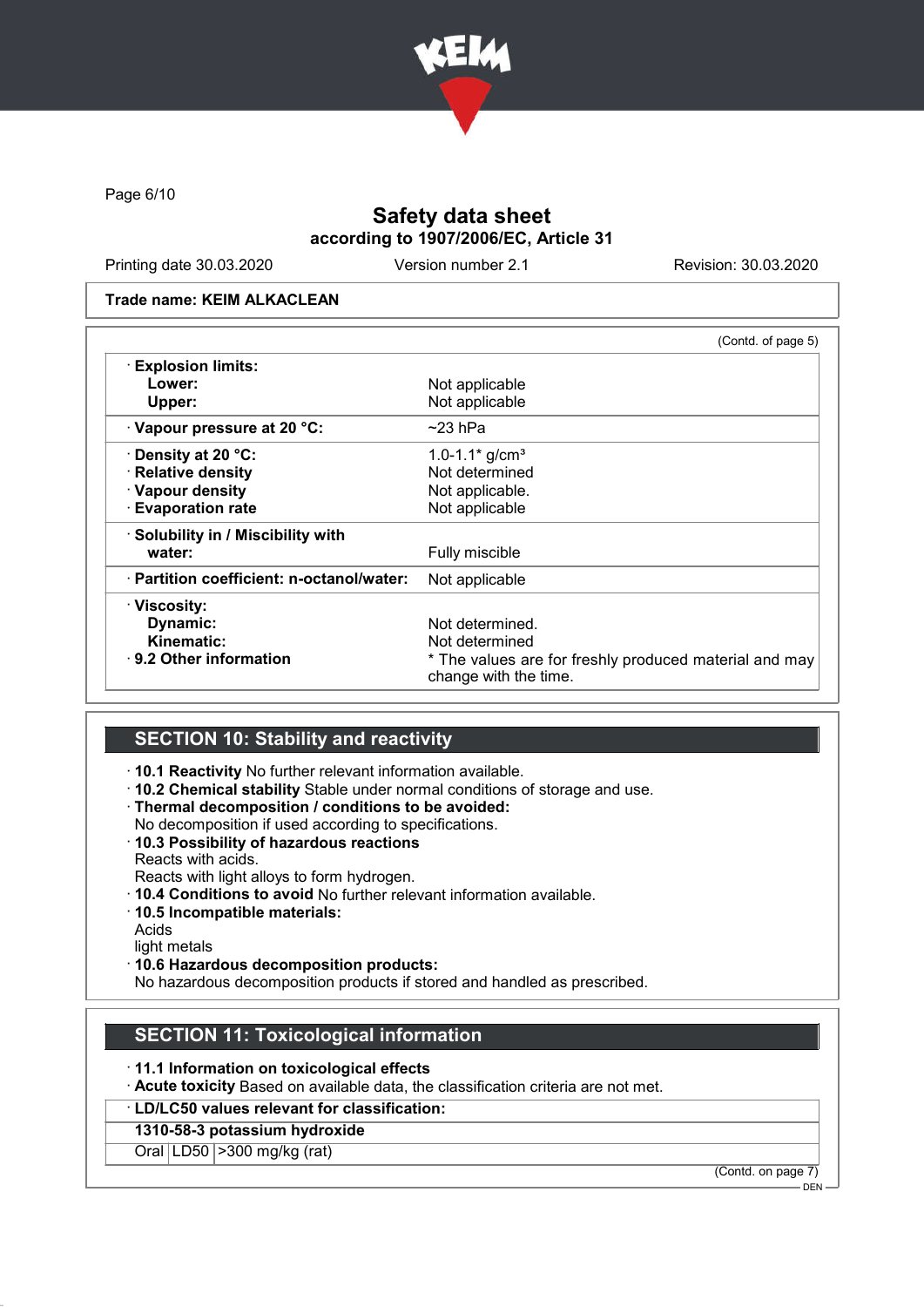

Page 7/10

## Safety data sheet according to 1907/2006/EC, Article 31

Printing date 30.03.2020 Version number 2.1 Revision: 30.03.2020

(Contd. of page 6)

#### Trade name: KEIM ALKACLEAN

- · Primary irritant effect:
- · Skin corrosion/irritation

Causes severe skin burns and eye damage.

- · Serious eye damage/irritation
- Causes serious eye damage.
- · during inhalation: Irritant effect possible.
- · during swallowing: Irritant effect possible
- · Respiratory or skin sensitisation Based on available data, the classification criteria are not met.
- · Other information (about experimental toxicology):
- Experimental analysis are not available.
- The product was not tested. The statements on toxicology have been derived from the properties of the individual components.
- · CMR effects (carcinogenity, mutagenicity and toxicity for reproduction) Not applicable
- · Germ cell mutagenicity Based on available data, the classification criteria are not met.
- · Carcinogenicity Based on available data, the classification criteria are not met.
- · Reproductive toxicity Based on available data, the classification criteria are not met.
- · STOT-single exposure Based on available data, the classification criteria are not met.
- · STOT-repeated exposure Based on available data, the classification criteria are not met.
- · Aspiration hazard Based on available data, the classification criteria are not met.

# SECTION 12: Ecological information

### · 12.1 Toxicity

#### Aquatic toxicity:

### 1310-58-3 potassium hydroxide

EC 50/48h 40-40.4 mg/l (daphnia)

LC 50/96 h  $|45.4 - 80$  mg/l (fish)

### · 12.2 Persistence and degradability

- Inorganic product, is not eliminable from water by means of biological cleaning processes.
- · 12.3 Bioaccumulative potential Does not accumulate in organisms
- · 12.4 Mobility in soil No further relevant information available.
- · Additional ecological information:
- · AOX-indication:

Due to the substance of content which do not include organic jointed halogens, the product can not take influence on the AOX-load of the waste water.

· According to the formulation contains the following heavy metals and compounds from the EU guideline NO. 2006/11/EC:

According to our current data base the product does not consist of any heavy metals or substances of EU-directives 76/464/EWG.

General notes:

Do not allow product to reach ground water, water course or sewage system.

At present there are no ecotoxicological assessments.

The statements on ecotoxicology have been derived from the properties of the individual components.

Water hazard class 1 (German Regulation) (Self-assessment): slightly hazardous for water

(Contd. on page 8)

<sup>-</sup> DEN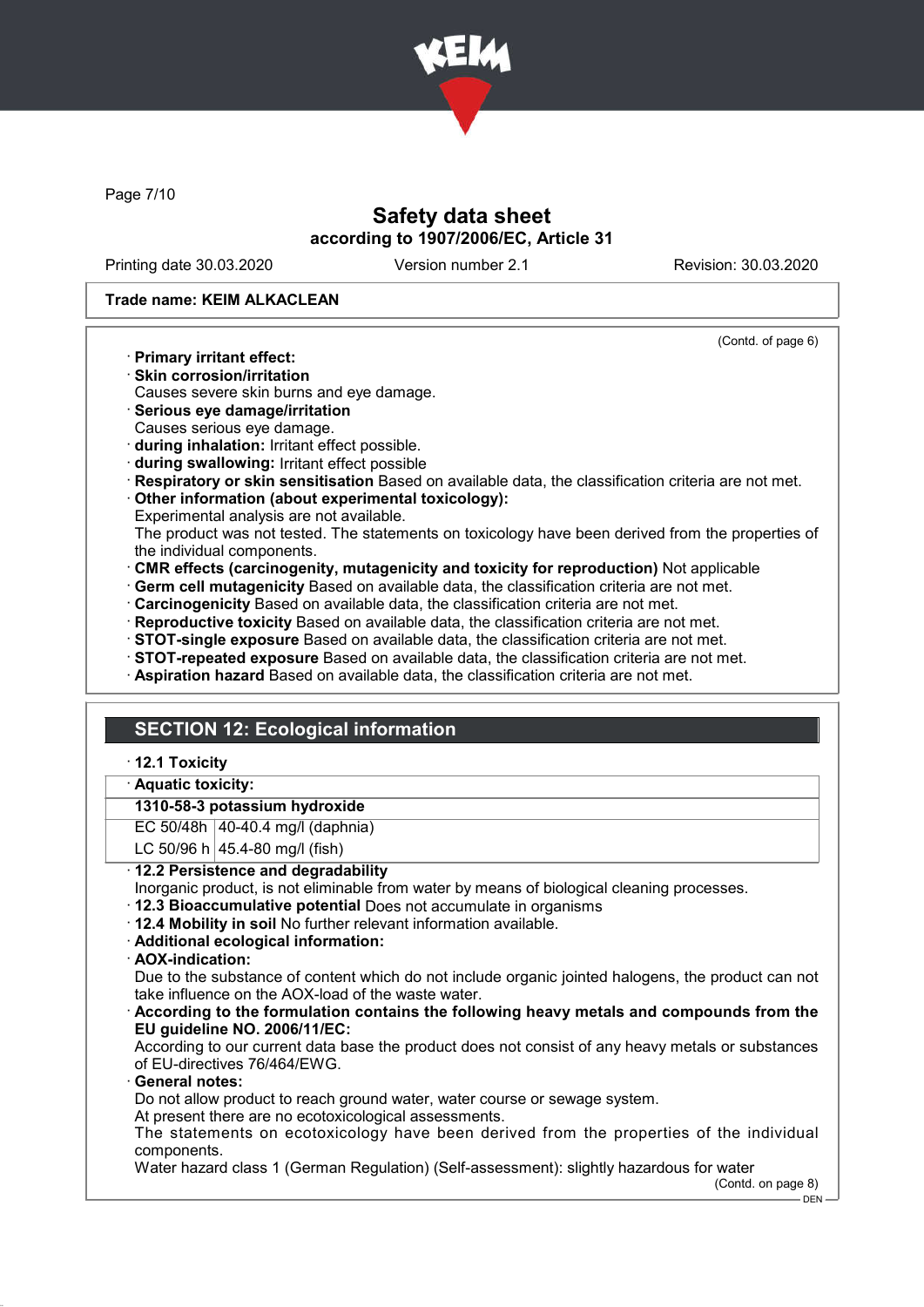

Page 8/10

# Safety data sheet according to 1907/2006/EC, Article 31

Printing date 30.03.2020 Version number 2.1 Revision: 30.03.2020

(Contd. of page 7)

#### Trade name: KEIM ALKACLEAN

### · 12.5 Results of PBT and vPvB assessment

- · PBT: Not applicable
- · vPvB: Not applicable
- · 12.6 Other adverse effects No further relevant information available.

# SECTION 13: Disposal considerations

· 13.1 Waste treatment methods

· Recommendation

Must not be disposed with household garbage. Do not allow product to reach sewage system. Disposal must be made according to official regulations.

### · European waste catalogue

08 01 17\* wastes from paint or varnish removal containing organic solvents or other hazardous substances

#### · Uncleaned packaging:

· Recommendation: Disposal must be made according to official regulations.

· Recommended cleansing agents: Water, if necessary with cleansing agents.

| <b>SECTION 14: Transport information</b>                                                               |                                                                   |  |
|--------------------------------------------------------------------------------------------------------|-------------------------------------------------------------------|--|
| 14.1 UN-Number<br>· ADR, IMDG, IATA                                                                    | <b>UN1814</b>                                                     |  |
| 14.2 UN proper shipping name<br>$\cdot$ ADR<br>$\cdot$ IMDG, IATA                                      | 1814 POTASSIUM HYDROXIDE SOLUTION<br>POTASSIUM HYDROXIDE SOLUTION |  |
| 14.3 Transport hazard class(es)                                                                        |                                                                   |  |
| · ADR, IMDG, IATA                                                                                      |                                                                   |  |
|                                                                                                        |                                                                   |  |
| · Class<br>· Label                                                                                     | 8 Corrosive substances.<br>8                                      |  |
|                                                                                                        |                                                                   |  |
| 14.4 Packing group<br>· ADR, IMDG, IATA                                                                | $\mathbf{I}$                                                      |  |
| 14.5 Environmental hazards:<br>· Marine pollutant:                                                     | No                                                                |  |
| 14.6 Special precautions for user<br>· Hazard identification number (Kemler code): 80<br>· EMS Number: | Warning: Corrosive substances.<br>$F-A, S-B$                      |  |
|                                                                                                        | (Contd. on page 9)                                                |  |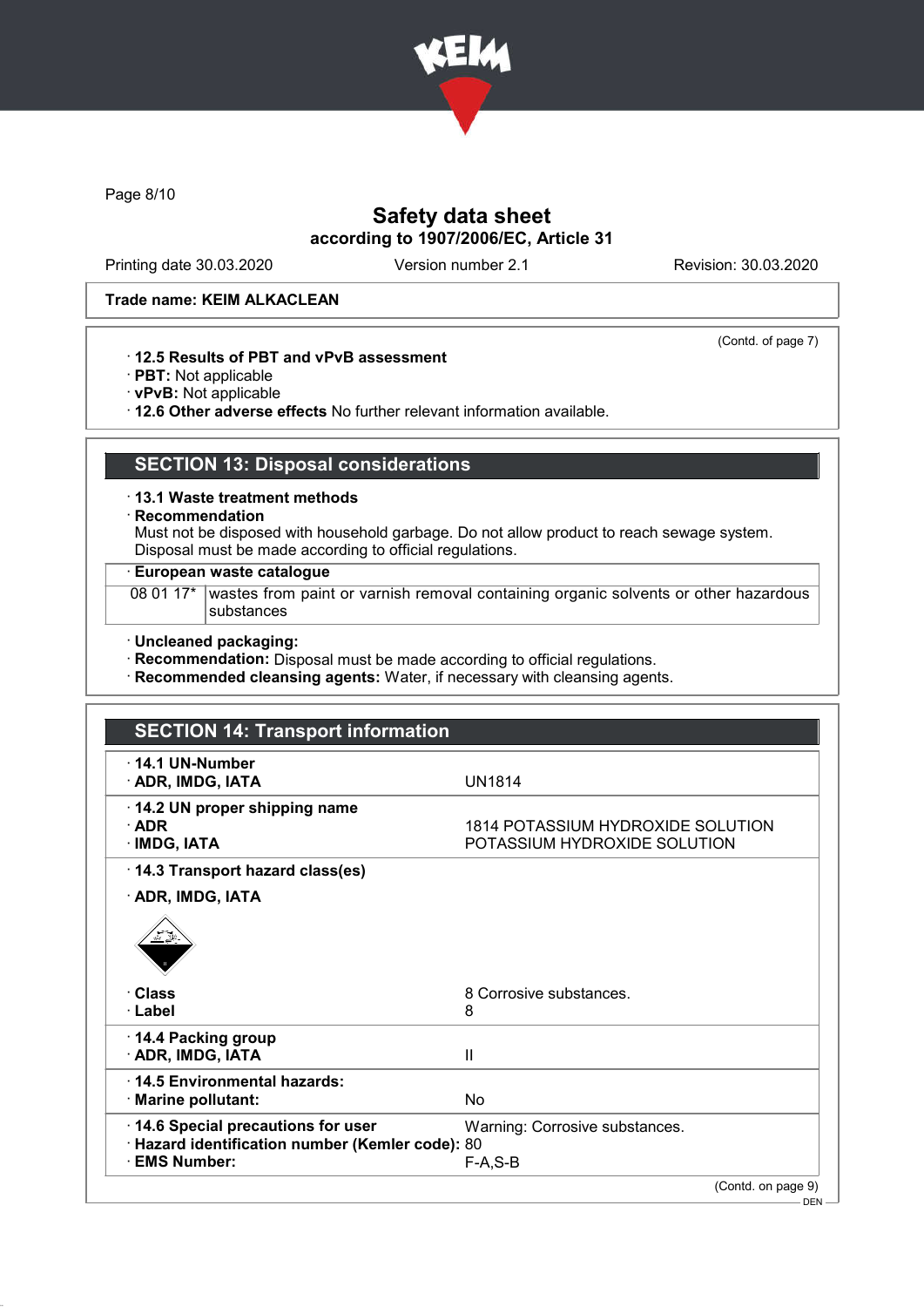

Page 9/10

# Safety data sheet according to 1907/2006/EC, Article 31

Printing date 30.03.2020 Version number 2.1 Revision: 30.03.2020

#### Trade name: KEIM ALKACLEAN

|                                              | (Contd. of page 8)                               |
|----------------------------------------------|--------------------------------------------------|
| · Segregation groups                         | <b>Alkalis</b>                                   |
| · Stowage Category                           | A                                                |
| · Segregation Code                           | SG35 Stow "separated from" SGG1-acids            |
| 14.7 Transport in bulk according to Annex II |                                                  |
| of Marpol and the IBC Code                   | Not applicable                                   |
| · Transport/Additional information:          |                                                  |
| $\cdot$ ADR                                  |                                                  |
| · Limited quantities (LQ)                    | 11                                               |
| <b>Excepted quantities (EQ)</b>              | Code: E2                                         |
|                                              | Maximum net quantity per inner packaging: 30 ml  |
|                                              | Maximum net quantity per outer packaging: 500 ml |
| · Transport category                         | 2                                                |
| · Tunnel restriction code                    | E                                                |
| ∙IMDG                                        |                                                  |
| <b>Limited quantities (LQ)</b>               | 11                                               |
| <b>Excepted quantities (EQ)</b>              | Code: E2                                         |
|                                              | Maximum net quantity per inner packaging: 30 ml  |
|                                              | Maximum net quantity per outer packaging: 500 ml |
| · UN "Model Regulation":                     | UN 1814 POTASSIUM HYDROXIDE SOLUTION,<br>$8,$ II |

# SECTION 15: Regulatory information

- · 15.1 Safety, health and environmental regulations/legislation specific for the substance or mixture
- · Labelling according to Regulation (EC) No 1272/2008 For information on labelling please refer to section 2 of this document.
- · Directive 2012/18/EU
- · Named dangerous substances ANNEX I None of the ingredients is listed.
- · National regulations:
- · Waterhazard class: Water hazard class 1 (Self-assessment): slightly hazardous for water. · Other regulations, limitations and prohibitive regulations
- BGI 595 "Irritant substances / Corrosive substances"
- · Please note:
- TRGS 200 (Germany)
- TRGS 500 (Germany)
- TRGS 510 (Germany)
- TRGS 900 (Germany)
- · Substances of very high concern (SVHC) according to REACH, Article 57 Not applicable
- · Product-Code/Giscode: GG70

(Contd. on page 10)